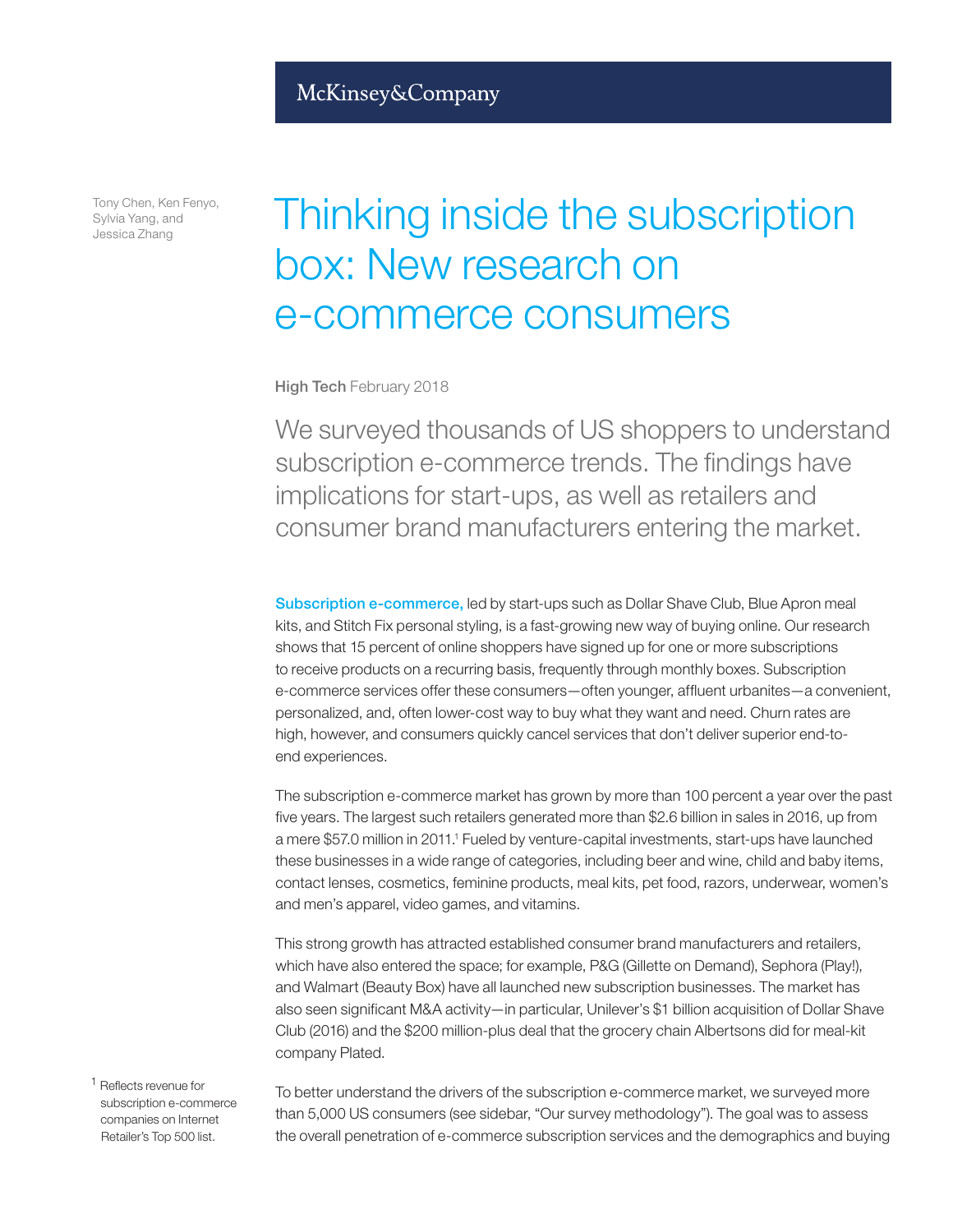behavior of their consumers. We also wanted to understand why consumers subscribe and why they cancel their subscriptions, an overriding worry for players in this space. Our article summarizes the survey's high-level insights, which have important implications for subscription e-commerce companies—either start-ups or larger entrants—as they seek to accelerate the building of scalable, profitable businesses.

#### Adopting the subscription lifestyle

Subscriptions are an increasingly common way to buy products and services online. Although streaming-media subscriptions have been popular for some time—46 percent of consumers in our survey subscribed to an online streaming-media service, such as Netflix—shoppers are now also turning to subscriptions for consumer goods. Our research indicates that 15 percent of online shoppers have subscribed to an e-commerce service over the past year. Most e-commerce subscribers have streaming-media subscriptions as well (Exhibit 1).

Subscriptions are an increasingly common way to buy products and services online.





1Which of the following have you purchased or subscribed to in the past 12 months? % of those selecting online subscription-box service that delivers products regularly (eg, Blue Apron, Dollar Shave Club, Ipsy, Stitch Fix), subscription-based media (eg, ClassPass, Hulu, Netflix, Spotify), both, or neither.

McKinsey&Company | Source: McKinsey analysis

E-commerce subscribers tend to be younger urbanites with money. Compared with the general US population, they are more likely to be 25 to 44 years old, to have incomes from \$50,000 to \$100,000, and to live in urban environments in the Northeastern United States. These subscriptions particularly appeal to women, who account for 60 percent of them.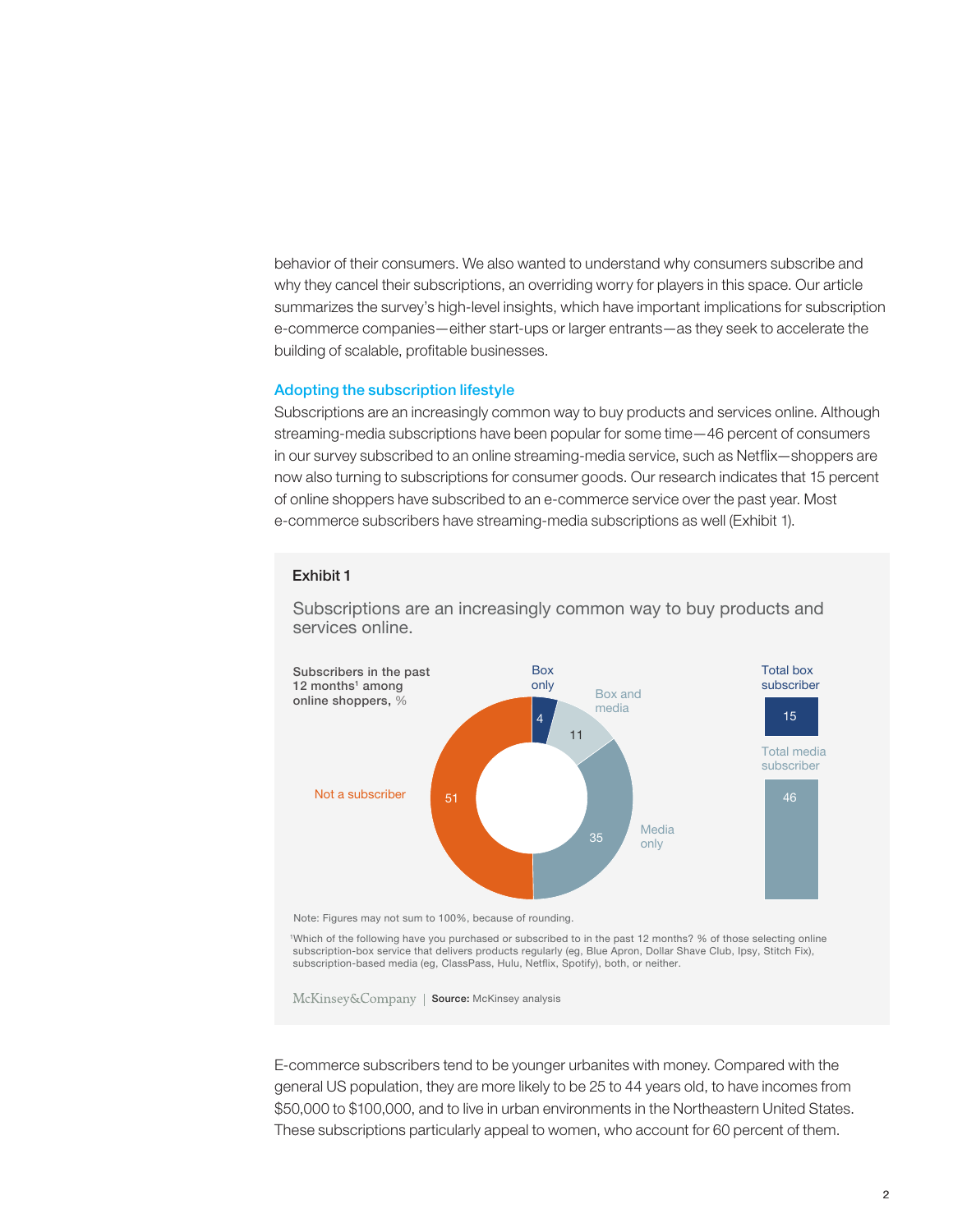Women account for the majority of subscriptions, but men are more likely to have three or more active subscriptions.



Note: Figures may not sum to 100%, because of rounding.

1 When was the most recent time you subscribed to the following online subscription-box service? Count of respondents by gender and overall selecting "currently subscribe" from a list of 34 subscription-box companies, including Blue Apron, Dollar Shave Club, Ipsy, and Stitch Fix. Overall  $n = 435$ ; men  $n = 179$ ; women  $n = 250$ .

McKinsey&Company | Source: McKinsey analysis

For those who subscribe, the model can be quite appealing. The median number of subscriptions an active subscriber holds is two, but nearly 35 percent have three or more. Male shoppers are more likely than women to have three or more active subscriptions—42 percent versus 28 percent, respectively—suggesting that men particularly value automated purchasing and the ability to limit store trips (Exhibit 2).

There are three broad types of subscriptions: replenishment, curation, and access. Replenishment subscriptions allow consumers to automate the purchase of commodity items, such as razors or diapers. Curation subscriptions seek to surprise and delight by providing new items or highly personalized experiences in categories such as apparel, beauty, and food. Last, access subscribers pay a monthly fee to obtain lower prices or members-only perks, primarily in the apparel and food categories. Curation services, with 55 percent of total subscriptions, are by far the most popular, suggesting a strong desire for personalized services. Replenishment accounts for 32 percent of subscriptions and access subscriptions for 13 percent (Exhibit 3).

The most popular services are Amazon Subscribe & Save (consumer packaged goods) and Dollar Shave Club (razors), which have nearly twice as many subscribers as the next services on the top ten list (Exhibit 4). Ipsy (beauty), Blue Apron (meal kits), and Birchbox (beauty) round out the top five. Both men and women, buying for themselves or for others, use many of the leaders, but women are more likely to subscribe to beauty and apparel services, including Stitch Fix (apparel), AdoreMe (lingerie), and ShoeDazzle (shoes). Men, by contrast, are much more likely to gravitate to razors (Harry's is the third-most-popular service for men but the seventh overall), video-gaming gear and collectibles (Loot Crate), and meal-kit or food-delivery services (Home Chef and Instacart's subscription delivery option, in addition to Blue Apron and HelloFresh).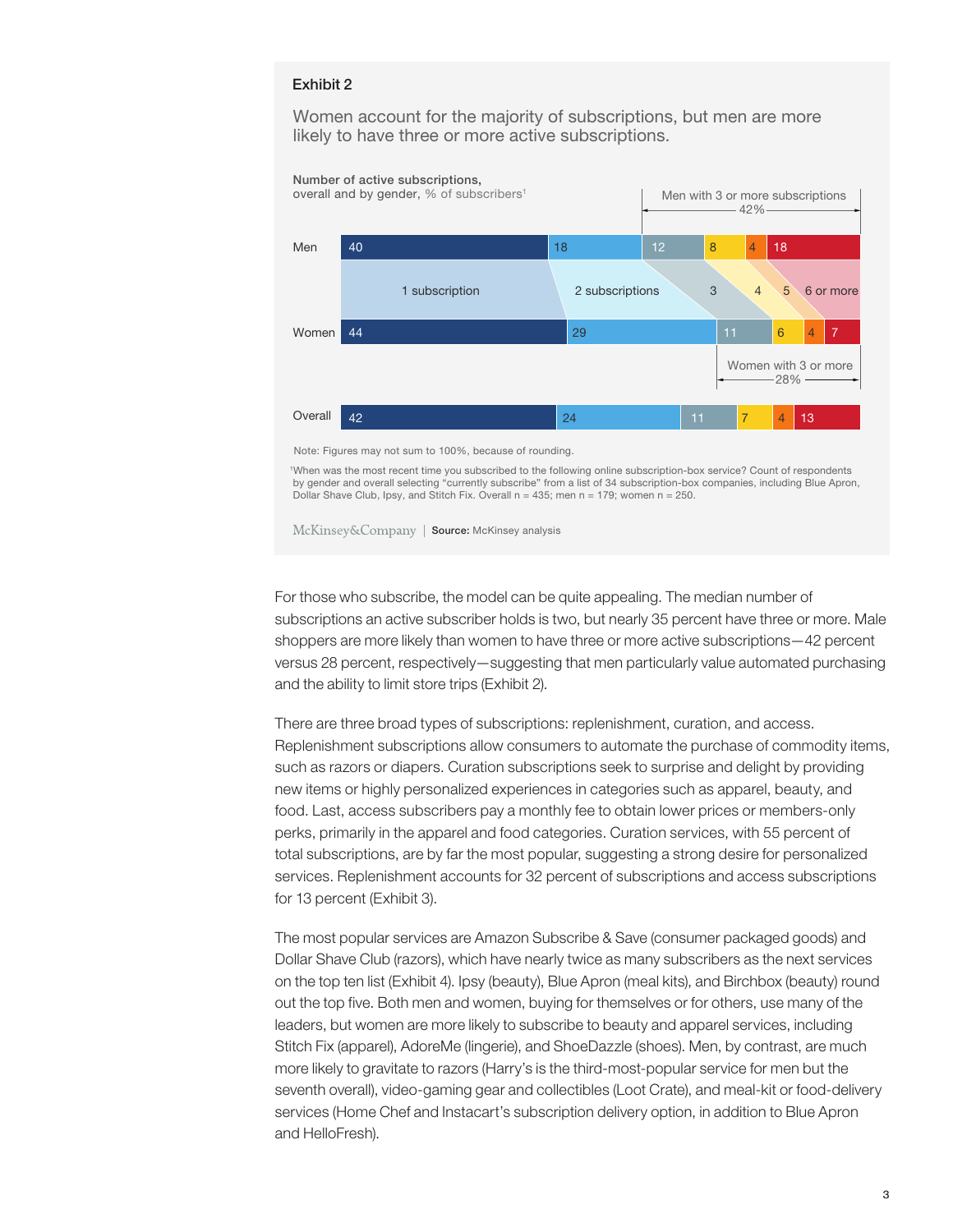### Exhibit 3

| E-commerce<br>subscriptions, %                  |      | Key consumer<br>value              | Description                                                                                                             | Example<br>companies                                         |
|-------------------------------------------------|------|------------------------------------|-------------------------------------------------------------------------------------------------------------------------|--------------------------------------------------------------|
| Subscribe for<br>replenishment                  | 32   | Save time and<br>money             | Replenish the same<br>or similar items                                                                                  | Amazon Subscribe &<br>Save, Dollar Shave<br>Club, and Ritual |
|                                                 |      |                                    | Primary categories are<br>commodity items such<br>as razors, vitamins                                                   |                                                              |
| <b>Subscribe</b><br>for curation                | 55   | Be surprised by<br>product variety | Receive a curated<br>selection of different<br>items, with varying<br>levels of consumer<br>decision making<br>required | Birchbox, Blue Apron,<br>and Stitch Fix                      |
|                                                 |      |                                    | <b>Primary categories</b><br>are apparel, food,<br>beauty products                                                      |                                                              |
| <b>Subscribe</b><br>for access                  | 13   | Gain exclusive<br>access           | Membership provides<br>access and can convey<br>additional "VIP" perks                                                  | JustFab, NatureBox,<br>and Thrive Market                     |
|                                                 | 100% |                                    | Primary categories are<br>apparel, food                                                                                 |                                                              |
| McKinsey&Company  <br>Source: McKinsey analysis |      |                                    |                                                                                                                         |                                                              |

E-commerce subscriptions generally fall into one of three categories.

## Exhibit 4

Men and women gravitate to different types of subscription e-commerce offerings.

### Top 10 sites with highest number of current subscribers by gender



McKinsey&Company | Source: McKinsey analysis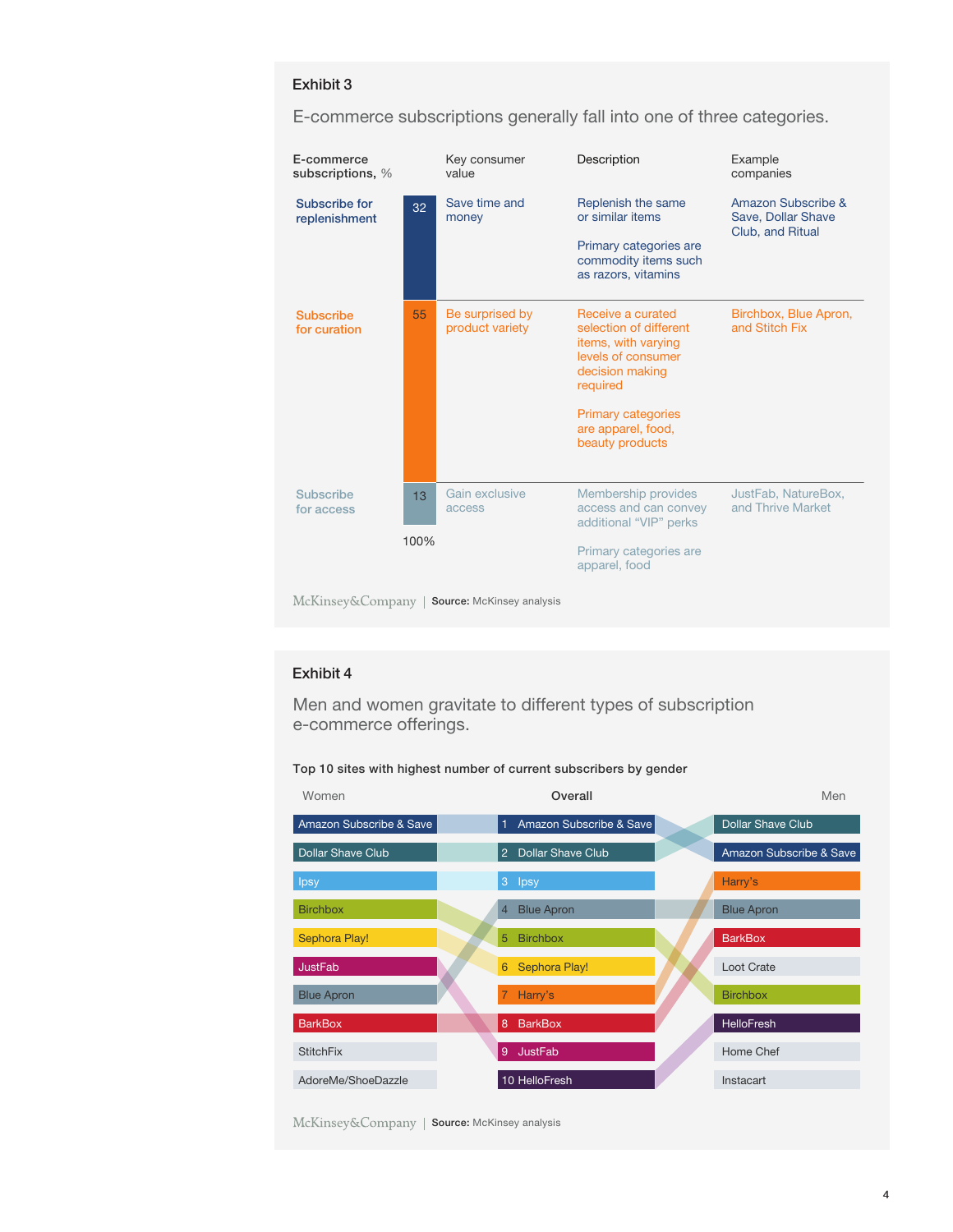Many of the most popular services (including Birchbox, Dollar Shave Club, and Ipsy) charge relative low monthly fees of \$10 or less. Others, such as Blue Apron and Stitch Fix, have higher fee structures and can therefore generate higher revenues on a smaller customer base; for example, Blue Apron's average order value was \$58 and its average revenue per customer was \$245 in the third quarter of 2017.<sup>2</sup>

#### Expecting great experiences, not great subscriptions

Consumers do not have an inherent love of subscriptions. If anything, the requirement to sign up for a recurring one dampens demand and makes it harder to acquire customers. Rather, they want a great end-to-end experience and are willing to subscribe only where automated purchasing gives them tangible benefits, such as lower costs or increased personalization, as our interactive Exhibit 5 shows.

A recommendation, including word of mouth and positive online reviews, is a key trigger for consumers to sign up with a subscription service, particularly those for curation and access. Subscribers to both also want something new and innovative. In contrast, replenishment subscribers are more motivated by financial incentives, such as discounts, and by a strong need for the product.

To continue subscribing, consumers (particularly curation and access subscribers) expect personalized subscriptions to become more tailored over time: 28 percent of both groups said that a personalized experience was the most important reason for continuing to subscribe. Curation subscribers also want to be surprised and delighted and to feel they are getting good value for the money. In contrast, access subscribers emphasize convenience as a reason to subscribe, in addition to personalization. For replenishment subscribers, convenience (24 percent) was the most important consideration, though value for the money (23 percent) and personalized experiences (22 percent) were also important.

Finally, consumers are quick to cancel services that don't deliver a superior experience for example, because of poor product quality, dissatisfaction with the assortment, or a lack of perceived value. Curation and access subscribers also cancel when they don't feel that they are getting value for the money, probably because these services offer more discretionary products. A key challenge for all subscription e-commerce providers is matching supply and demand; consumers are much more likely to cancel when products pile up or they can't customize order volumes to match their actual requirements (for example, if they are going on vacation or need less product in a given week or month). In these situations, subscribers say they would prefer to buy the products when they need them, either in stores or from transactional e-commerce services, instead of subscribing.

<sup>2</sup> "Blue Apron Holdings, Inc. reports third quarter 2017 results," November 2017, investors.blueapron.com.

#### Making the subscription model work

It can be difficult for subscription e-commerce companies to acquire and then retain consumers. On the acquisition side, only 53 percent of consumers know about even one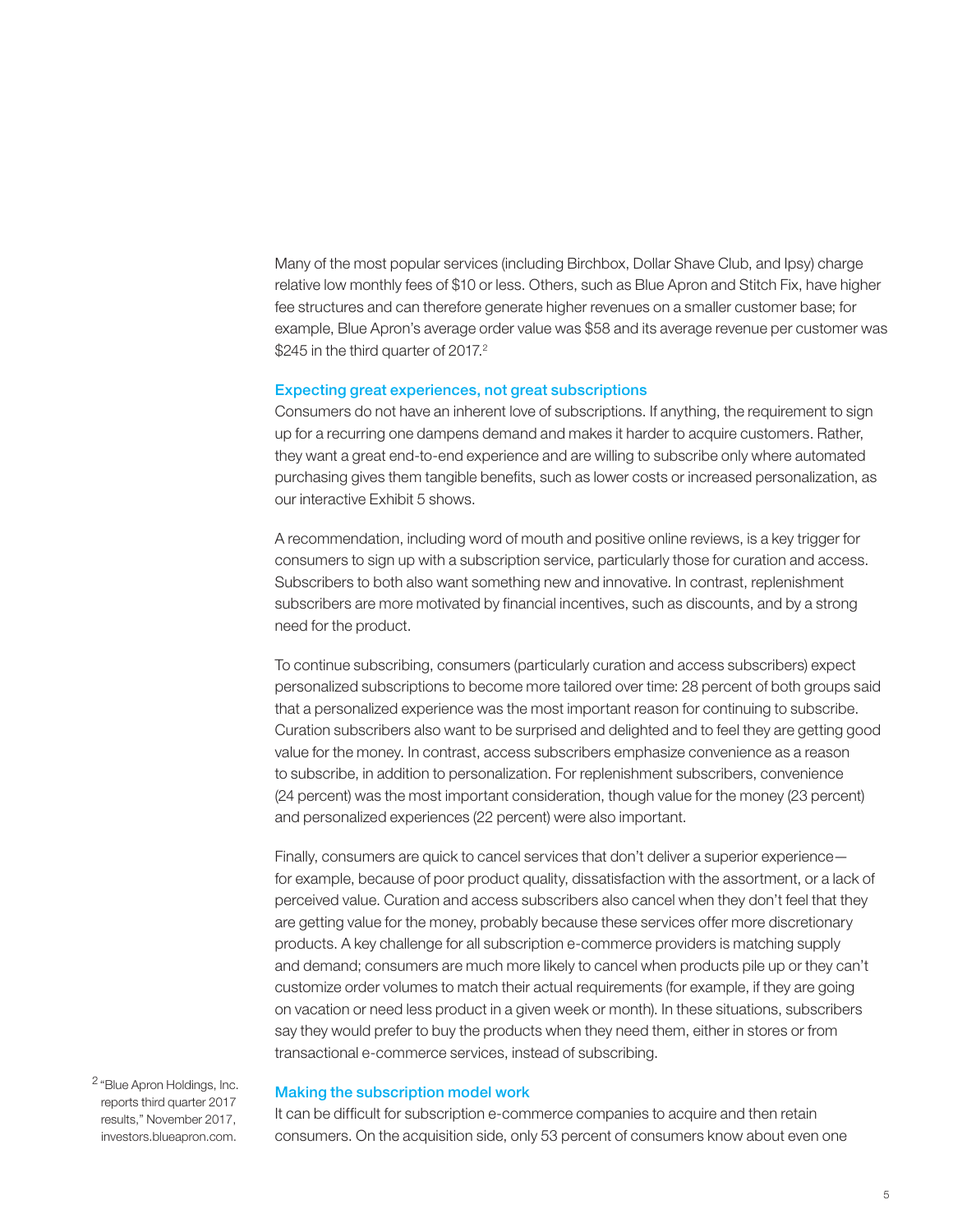#### Exhibit 5

Recommendations often trigger subscriptions, but consumers cancel services that don't deliver a superior experience.

Most important trigger when initiating the subscription,<sup>1</sup> % of responses Triggers with significance across categories Replenishment subscription **Curation** subscription Access subscription I liked the subscription model Thought I'd try something new Recommended by someone Financial incentive I need this type of product Flexibility to cancel 11 **18 20 20 24 24 24 26 26 27 28 28 29 20 20** 212  $12$  25  $\frac{1}{2}$  24  $\frac{1}{2}$  19  $\frac{1}{2}$  9  $\frac{1}{2}$  10 11 **23 24 22 12 3** 

Most important reason to continue the subscription,<sup>2</sup> % of responses



Most important driver of cancellation of the subscription,<sup>3</sup> % of responses



<sup>1</sup>In response to questions: Thinking back to when you first started thinking about subscribing to [brand], what are the 3 main reasons you subscribed to [brand]? Which of the following is the most important reason you first started thinking about subscribing to [brand]?

<sup>2</sup>In response to question: Now, what is the most important reason why you continue to subscribe to [brand]? <sup>3</sup>In response to question: You indicated that you used to subscribe to [brand] but no longer do. Which reasons below best describe why? Note: Only showing individual brands that were answered by 40 or more respondents.

McKinsey&Company | Source: McKinsey analysis

of the top services. Moreover, conversion is weak: only 55 percent of those who consider a service ultimately subscribe, probably because people are reluctant to sign up for a longterm commitment. Replenishment services have a higher conversion rate than curation or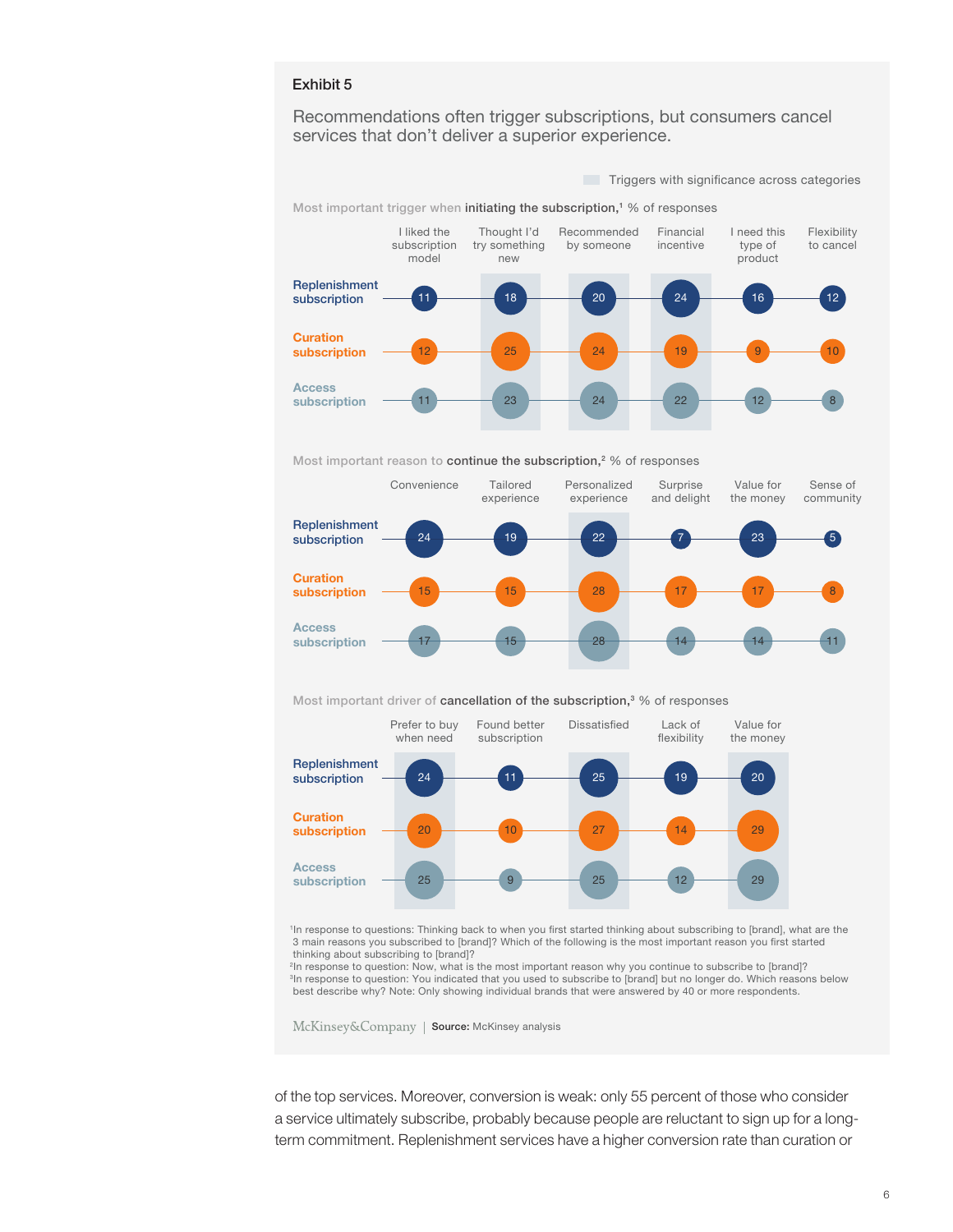#### Exhibit 6

Acquiring and converting customers for subscription services is a challenge—but there's room to grow.

Performance across purchase funnel<sup>1</sup> by type of subscription e-commerce service,<sup>2</sup> % of subscriber responses



1In response to questions: How familiar are you with the following brands of online subscription-box services? Answer options: never heard of; heard of, not familiar; or familiar. Have you ever subscribed to any of the following online subscription-box services? Never considered subscribing, considered but did not subscribe, or subscribing. When was the most recent time you subscribed to the following online subscription-box services? Currently subscribed, subscribed in the past but canceled.

<sup>2</sup>People who are currently subscribing or have subscribed in the past year.

McKinsey&Company | Source: McKinsey analysis

access services (65 percent, 52 percent, and 51 percent, respectively). But the subscription e-commerce market has plenty of room to grow as more consumers become aware of it (Exhibit 6).

The bigger challenge facing subscription e-commerce companies is churn. These businesses depend on their long-term relationships to provide predictable revenue growth and deep insights into customer behavior to personalize the experience. Churn can dramatically undermine their viability, since the cost of replacing lost subscribers could not only make it difficult to meet their growth objectives but also quickly drain their cash reserves.

Overall, we found that nearly 40 percent of e-commerce subscribers have canceled their subscriptions. These rates are similar across replenishment, curation, and access subscription services. The higher the churn rate, the more difficult it becomes for subscription e-commerce companies to cover their acquisition costs and to scale their revenues.

Many consumers who churn do so quickly, which suggests that companies should be careful not to overinvest in free trials or heavy discounts unless these promotional investments have a clear payback. More than one-third of consumers who sign up for a subscription service cancel in less than three months, and over half cancel within six. The meal-kit category seems to have particularly high rates of cancellation within the first six months (60 to 70 percent and higher), probably reflecting highly competitive prices and broad similarities among the leading players.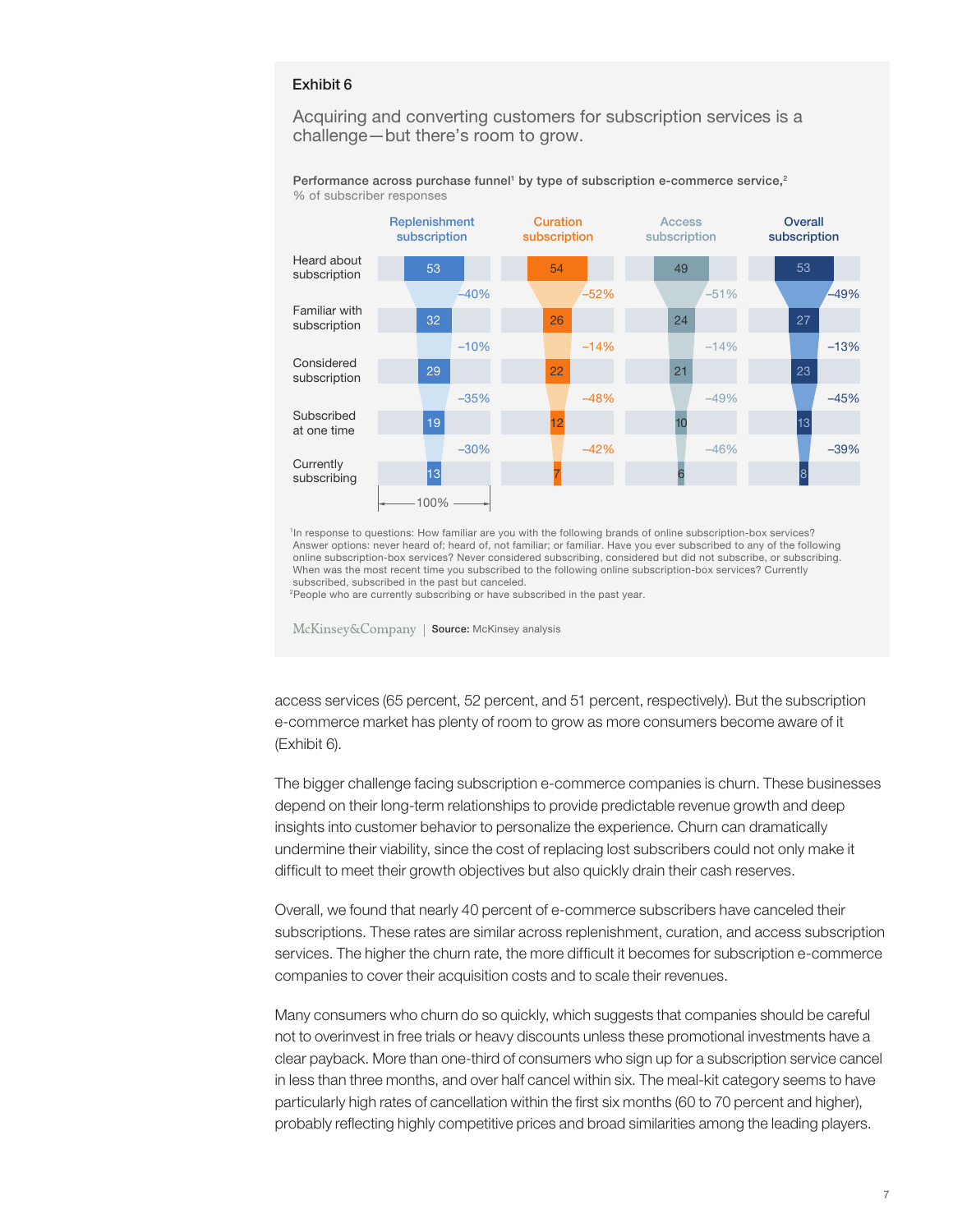The good news is that subscription e-commerce consumers can be sticky once they find a service they like. Replenishment services have particularly high long-term subscription rates: 45 percent of members have subscribed for at least one year, about ten percentage points higher than the level for curation or access services. The companies with the highest long-term subscription rates include Amazon Subscribe & Save, Dollar Shave Club, Ipsy, JustFab fashion, and Loot Crate.



The subscription e-commerce market is growing quickly. For consumers, subscription products or boxes offer a convenient, personalized, and often lower-cost way to buy what they want and need. Companies in the space must develop great experiences (as opposed to great subscriptions) to avoid high churn rates and to accelerate both growth and profitability.  $\Box$ 

Tony Chen is a digital expert in McKinsey's San Francisco office; Ken Fenyo is consumer markets lead for Fuel by McKinsey, in the Silicon Valley office, where Sylvia Yang is a consultant; and Jessica Zhang is a consultant in the Southern California office.

The authors wish to thank Michael Burstein, Sona Jain, Mike Jaron, and Heather McCracken for their contributions to this article.